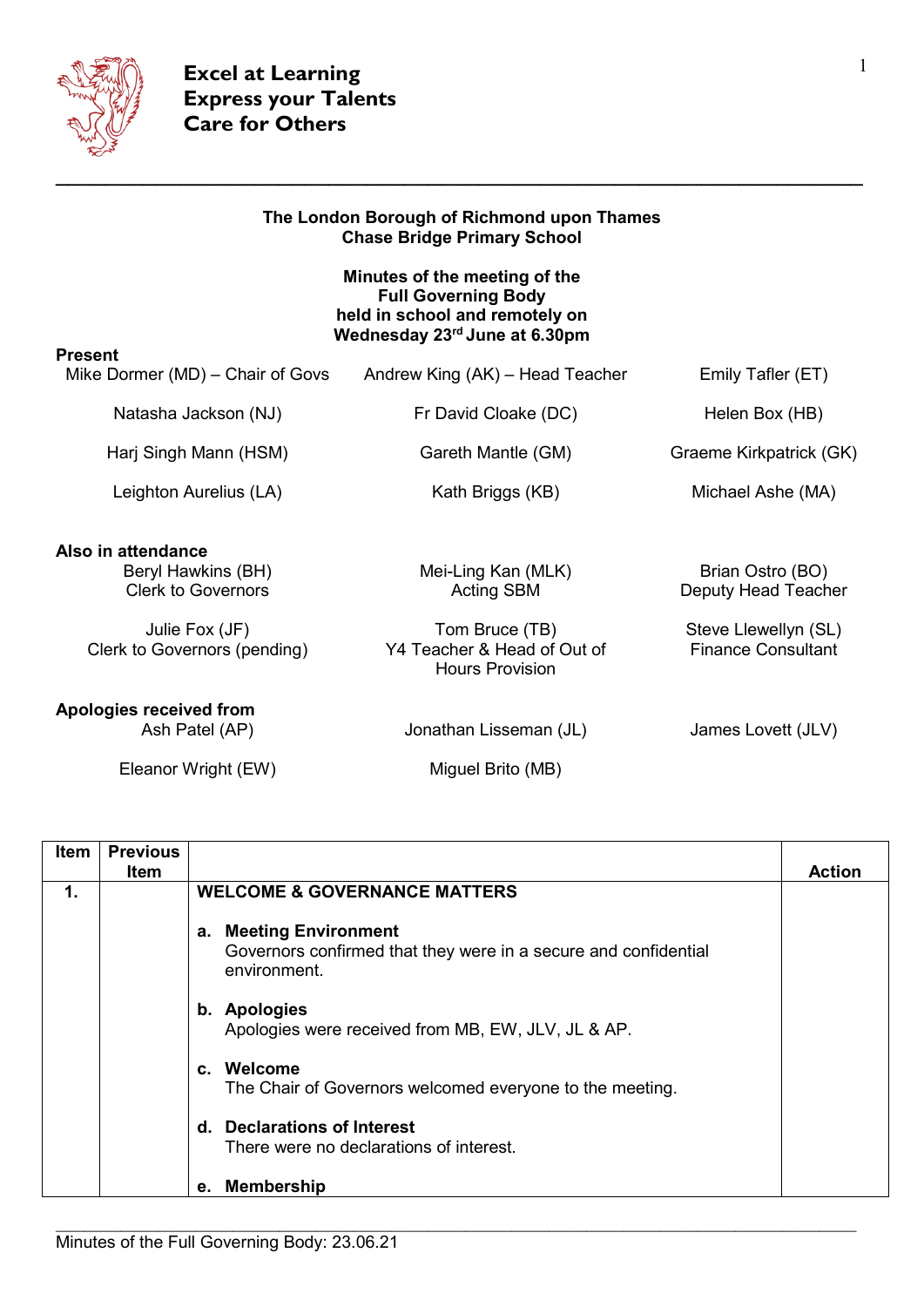

|    | The Chair of Governors extended a special welcome to newly elected<br>staff Governor Kath Briggs and Parent Governor Graeme Kirkpatrick.<br>Governors ratified the appointment of co-opt Governors Leighton<br><b>Aurelius and Gareth Mantle.</b><br>Governor EW was re-appointed as a co-opt for a further four year<br>term of office.                                                                                     |
|----|------------------------------------------------------------------------------------------------------------------------------------------------------------------------------------------------------------------------------------------------------------------------------------------------------------------------------------------------------------------------------------------------------------------------------|
| 2. | <b>FINANCE</b>                                                                                                                                                                                                                                                                                                                                                                                                               |
|    | The following documents were circulated to Governors prior to the meeting:<br>[03] June 2021 budget report<br>[04] Difference between draft and final 2021/22 three year budget plan<br>[05] Final 2021/22 budget plan for approval (including the May monitoring<br>spreadsheet)                                                                                                                                            |
|    | The above documents have been reviewed and approved by the Finance<br>Team.                                                                                                                                                                                                                                                                                                                                                  |
|    | SL provided the following overview for Governors:                                                                                                                                                                                                                                                                                                                                                                            |
|    | Proposed draft 1 year-end balance<br>2021/22 (Y1) £261,872<br>2022/23 (Y2) £269,854<br>2023/24 (Y3) £308,218                                                                                                                                                                                                                                                                                                                 |
|    | Following adjustments the draft 2 final budget for approval is as follows:                                                                                                                                                                                                                                                                                                                                                   |
|    | Final for approval - 2021/22 revenue budget<br>Previous year (2020/21) balance carry-forward<br>£ 392,629<br>Income expected for 2021/22<br>£3,316,352<br>Total revenue funds available for 2021/22<br>£3,708,981<br>£3,527,951<br>Estimated total revenue expenditure 2021/22                                                                                                                                               |
|    | Anticipated year end balance<br>2021/22 (Y1) 5.46% of income £181,029<br>2022/23 (Y2) 4.58% of income £159,266<br>2023/24 (Y3) 4.50% of income £159,299                                                                                                                                                                                                                                                                      |
|    | SL summarised the adjustments made from draft1 to draft2 / final budget as<br>follows:                                                                                                                                                                                                                                                                                                                                       |
|    | Staff costs are almost cost neutral following the restructure<br>Pay award for support staff was budgeted at 1%, but now uplifted to 1.5%<br>based on Union recommendation.<br>An additional staff post has been added for the anticipated expansion of the<br>Lions Club.<br><b>E19 Learning Resources</b><br>Curriculum development budget has been uplifted by £10,000 in years 1-3.<br><b>E20 ICT Learning Resources</b> |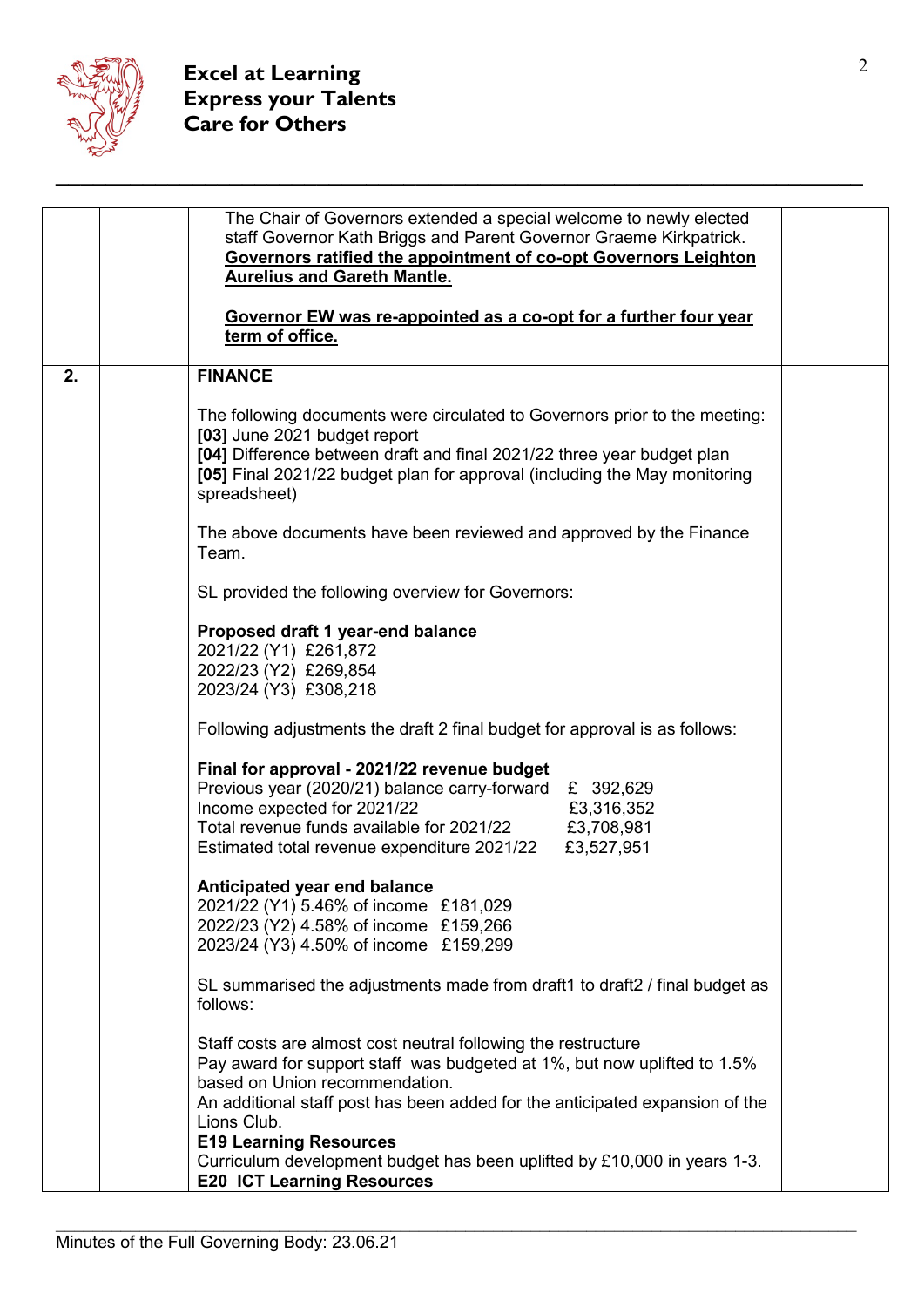

|  | ICT learning resources allocation has been uplifted by £15,000 in years 1-3.<br><b>E27 Brought in Professional Services (curriculum)</b>                                                                                                                                                                                                                                                                                                                                                                                                                                                                                                                                                                                                                                                                                                                      |  |
|--|---------------------------------------------------------------------------------------------------------------------------------------------------------------------------------------------------------------------------------------------------------------------------------------------------------------------------------------------------------------------------------------------------------------------------------------------------------------------------------------------------------------------------------------------------------------------------------------------------------------------------------------------------------------------------------------------------------------------------------------------------------------------------------------------------------------------------------------------------------------|--|
|  | Agency cover increased to cover TA maternity leave.<br><b>E29 Loan Interest</b>                                                                                                                                                                                                                                                                                                                                                                                                                                                                                                                                                                                                                                                                                                                                                                               |  |
|  | A revenue contribution has been made from reserves for the EYFS outside<br>area, LED lighting upgrade and toilet upgrades.                                                                                                                                                                                                                                                                                                                                                                                                                                                                                                                                                                                                                                                                                                                                    |  |
|  | The school carried forward £33,000 in capital funding from the previous year<br>and have added £61,000 to bring the total to £95,000 (for use on capital<br>projects only).                                                                                                                                                                                                                                                                                                                                                                                                                                                                                                                                                                                                                                                                                   |  |
|  | The following income adjustments have been from draft1 to draft2 / final<br>budget as follows:                                                                                                                                                                                                                                                                                                                                                                                                                                                                                                                                                                                                                                                                                                                                                                |  |
|  | 108b Income from Facilities & Services<br>There is a reduction of £11,000 in income from HT SIP activities.                                                                                                                                                                                                                                                                                                                                                                                                                                                                                                                                                                                                                                                                                                                                                   |  |
|  | <b>118 Additional Grants for Schools</b><br>£13,000 Summer term Covid Catchup grant received. There is currently no<br>further expectation in the budget of additional funding, though it is likely that<br>there will be more.                                                                                                                                                                                                                                                                                                                                                                                                                                                                                                                                                                                                                               |  |
|  | Overall there is an £80,843 reduction in income in the 2021/22 budget.                                                                                                                                                                                                                                                                                                                                                                                                                                                                                                                                                                                                                                                                                                                                                                                        |  |
|  | SL summarised the financial position as positive for the school with a flat<br>budget going forward for three years, as opposed to many schools who are<br>in deficit, particularly in year 3. From a budget perspective, the worst case<br>scenarios have been considered and therefore the carry-forward gives the<br>school some flexibility in choice.                                                                                                                                                                                                                                                                                                                                                                                                                                                                                                    |  |
|  | Governor queried the status of the catering contract.                                                                                                                                                                                                                                                                                                                                                                                                                                                                                                                                                                                                                                                                                                                                                                                                         |  |
|  | The HT informed Governors that the catering contract was tendered and the<br>contract given to Caterlink. The costs of the school meal will increase<br>slightly and the school must make a decision on whether to increase the<br>cost per meal to parents/carers. The school currently makes a small profit<br>on each school meal and these funds are ring-fenced to fund replacement<br>kitchen equipment. Over and above the Universal Free School Meals for<br>KS1, the take-up of school meals in KS2 is low. The school has to make a<br>decision whether to increase the price of the meal or put efforts into<br>marketing of the new service, for example, tasting days, menu promotion<br>etc. to increase uptake. The possible cost increase per meal would be from<br>£2.06 to £2.15 but the school will consider a marketing initiative first. |  |
|  | Governor noted the addition of a play worker to the Lions Club in<br>anticipation of greater uptake in the Autumn term. Is this too<br>optimistic?                                                                                                                                                                                                                                                                                                                                                                                                                                                                                                                                                                                                                                                                                                            |  |
|  | The HT informed Governors that there is a greater demand at the younger<br>end of the school and the ratio of staff to children is higher in this age range.                                                                                                                                                                                                                                                                                                                                                                                                                                                                                                                                                                                                                                                                                                  |  |
|  |                                                                                                                                                                                                                                                                                                                                                                                                                                                                                                                                                                                                                                                                                                                                                                                                                                                               |  |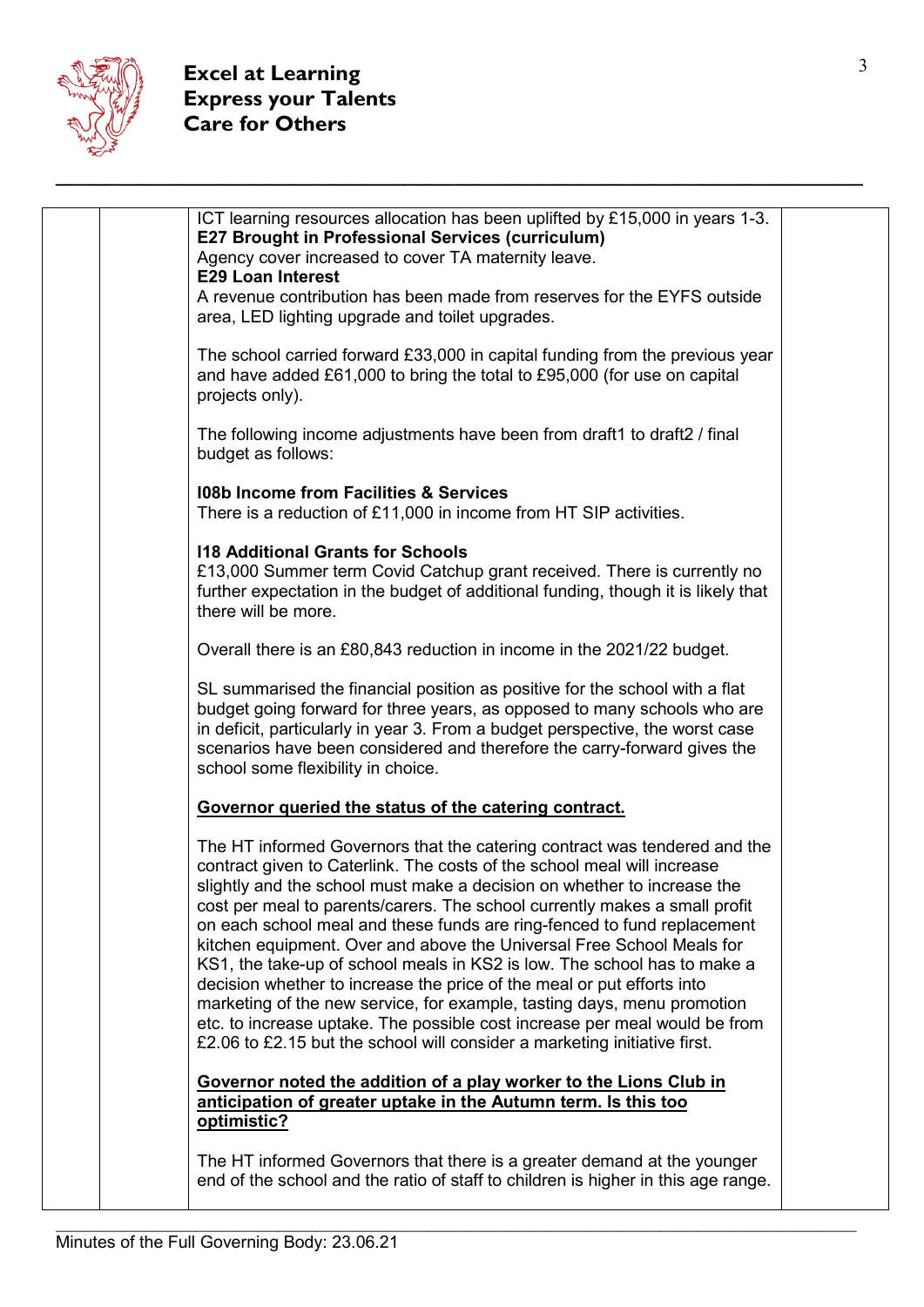

|    | SL noted that the cost of an extra member of staff is included in the budget,<br>however the expected income from Lion Club was not increased and<br>therefore this is a safe estimate.                                                                                                                                                                                                                                                                                                                                                                                                                  |              |
|----|----------------------------------------------------------------------------------------------------------------------------------------------------------------------------------------------------------------------------------------------------------------------------------------------------------------------------------------------------------------------------------------------------------------------------------------------------------------------------------------------------------------------------------------------------------------------------------------------------------|--------------|
|    | Governor asked for clarification on whether the percentage spend is<br>based on a calendar year, financial year or school year.                                                                                                                                                                                                                                                                                                                                                                                                                                                                          |              |
|    | SL confirmed that the budget reflects the financial year.                                                                                                                                                                                                                                                                                                                                                                                                                                                                                                                                                |              |
|    | Governors discussed the staff consultation implications for budget.                                                                                                                                                                                                                                                                                                                                                                                                                                                                                                                                      |              |
|    | SL confirmed that the outcome implications of the staff consultation have<br>been included in the final budget.                                                                                                                                                                                                                                                                                                                                                                                                                                                                                          |              |
|    | Governor noted that the budget is cost neutral as a result of the staff<br>consultation and asked what the impact has been on staff.                                                                                                                                                                                                                                                                                                                                                                                                                                                                     |              |
|    | The HT stated that there had been no further feedback from staff over and<br>above the representations detailed in the consultation response. The HT<br>was confident that there had been fully scrutiny of the proposal and the<br>response from Governors, HR and Unions and that the feedback given to<br>staff had closed the concerns raised. There have been some changes to the<br>Transition Plan and this was presented to staff prior to half term. The SLT is<br>now working through the actions detailed in the Transition Plan, including<br>interviewing for Year Group Leaders this week. |              |
|    | Governor asked if there would be Governor involvement in monitoring<br>staff well-being.                                                                                                                                                                                                                                                                                                                                                                                                                                                                                                                 |              |
|    | The Chair of Governors stated that staff-wellbeing would be an area for<br>Governor focus next year.                                                                                                                                                                                                                                                                                                                                                                                                                                                                                                     |              |
|    | Governors unanimously approved the final budget for 2021/22.                                                                                                                                                                                                                                                                                                                                                                                                                                                                                                                                             | <b>Clerk</b> |
|    | <b>ACTION:</b> Add Governor review of the Schools Financial Regulations and<br>Scheme of Delegation to the agenda for the Finance Committee in Autumn<br>term.                                                                                                                                                                                                                                                                                                                                                                                                                                           |              |
| 3. | <b>ICFP / BUDGET UPDATE</b>                                                                                                                                                                                                                                                                                                                                                                                                                                                                                                                                                                              |              |
|    | Discussed as part of agenda item 2 above.                                                                                                                                                                                                                                                                                                                                                                                                                                                                                                                                                                |              |
|    | The HT informed Governors that the Pay and Appraisal Policies will be<br>circulated to Governors in September for review, prior to teacher target<br>setting in September and the performance management cycle in October.                                                                                                                                                                                                                                                                                                                                                                               |              |
|    | <b>ACTION:</b> Circulate Pay and Appraisal Policies to Governors in early<br>September for review.                                                                                                                                                                                                                                                                                                                                                                                                                                                                                                       | <b>HT</b>    |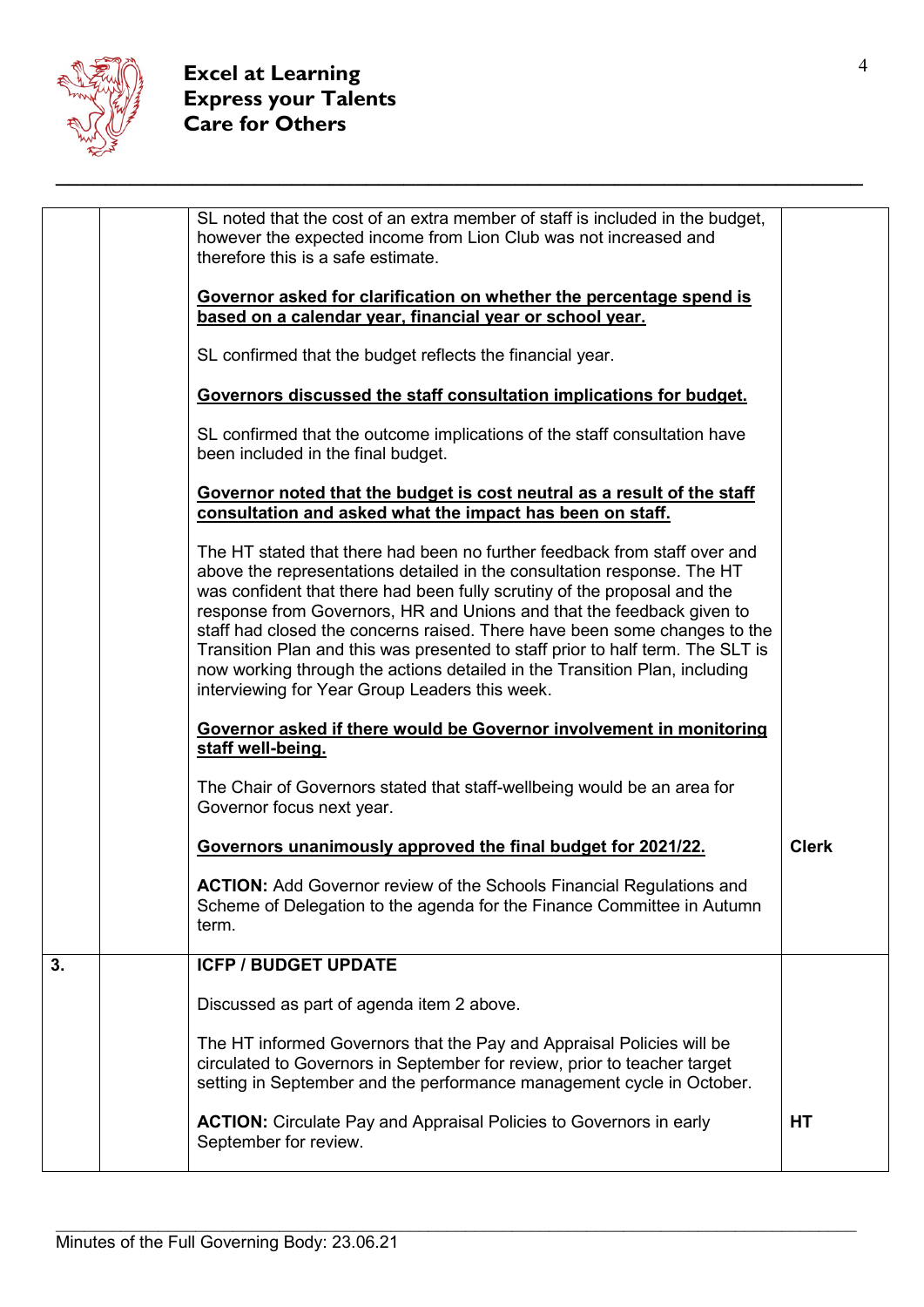

|                  | Governor KB inquired if staff will have the opportunity to input to the                                                                                                                                                                                                                                                                                                                                             |  |
|------------------|---------------------------------------------------------------------------------------------------------------------------------------------------------------------------------------------------------------------------------------------------------------------------------------------------------------------------------------------------------------------------------------------------------------------|--|
|                  | UPS expectations and level descriptors.                                                                                                                                                                                                                                                                                                                                                                             |  |
|                  | The HT confirmed that staff would have the opportunity to input the UPS<br>expectations and level descriptors.                                                                                                                                                                                                                                                                                                      |  |
|                  |                                                                                                                                                                                                                                                                                                                                                                                                                     |  |
| $\overline{4}$ . | <b>LEADERSHIP &amp; MANAGEMENT</b>                                                                                                                                                                                                                                                                                                                                                                                  |  |
|                  | The following documents were circulated to Governors prior to the meeting:<br>[11] Leadership & Management Report<br>[13] GB Re-structure                                                                                                                                                                                                                                                                           |  |
| 4.1              | <b>Section 1: Contextual Information</b><br>The DHT is working on the induction of two newly qualified ECT's (Early<br>Career Teachers formerly known as NQT's).                                                                                                                                                                                                                                                    |  |
| 4.2              | <b>Section 2: Progress with L&amp;M Priorities</b><br>There was no further discussion.                                                                                                                                                                                                                                                                                                                              |  |
| (i)              | Progress for all - ensuring no child is left behind in their learning<br>The DHT informed governor that while the statutory Y6 SATs did not take<br>place formally this year, Y6 had undertaken assessments in May. The data<br>is not available for this meeting, however, anecdotally the DHT reported that<br>the outcomes look positive.                                                                        |  |
|                  | Governor thanked Y6 staff for their hard work in this area.                                                                                                                                                                                                                                                                                                                                                         |  |
| (iii)            | <b>Curriculum development and diversity</b><br>Governor asked if there is training and development available for staff<br>to ensure that diversity is embedded in every strand of the curriculum.                                                                                                                                                                                                                   |  |
|                  | The HT stated that the school does not want the demonstration of diversity<br>to be a tick-box exercise; rather staff will be encouraged to think about<br>subject maps at every level and to be mindful of assumptions made about<br>gender, race and disability in the broadest sense. The subject will be<br>considered horizontally and vertically across the entire curriculum offering<br>from EYFS to Y6.    |  |
|                  | A key consideration for the school is 'what do we want our children to leave<br>the school with at Y6'? The school wants Y6 to leave feeling that whatever<br>their identity, they can be confident going forward without barriers to<br>achievement. Once the curriculum content is in place, there will be a review<br>of the whole offering from EYFS to Y6 to ensure that the balance on<br>diversity is right. |  |
|                  | <u>Governor suggested that the school needs to consider the diversity of</u><br>the school community, how this is celebrated and valued in what the<br>school promotes.                                                                                                                                                                                                                                             |  |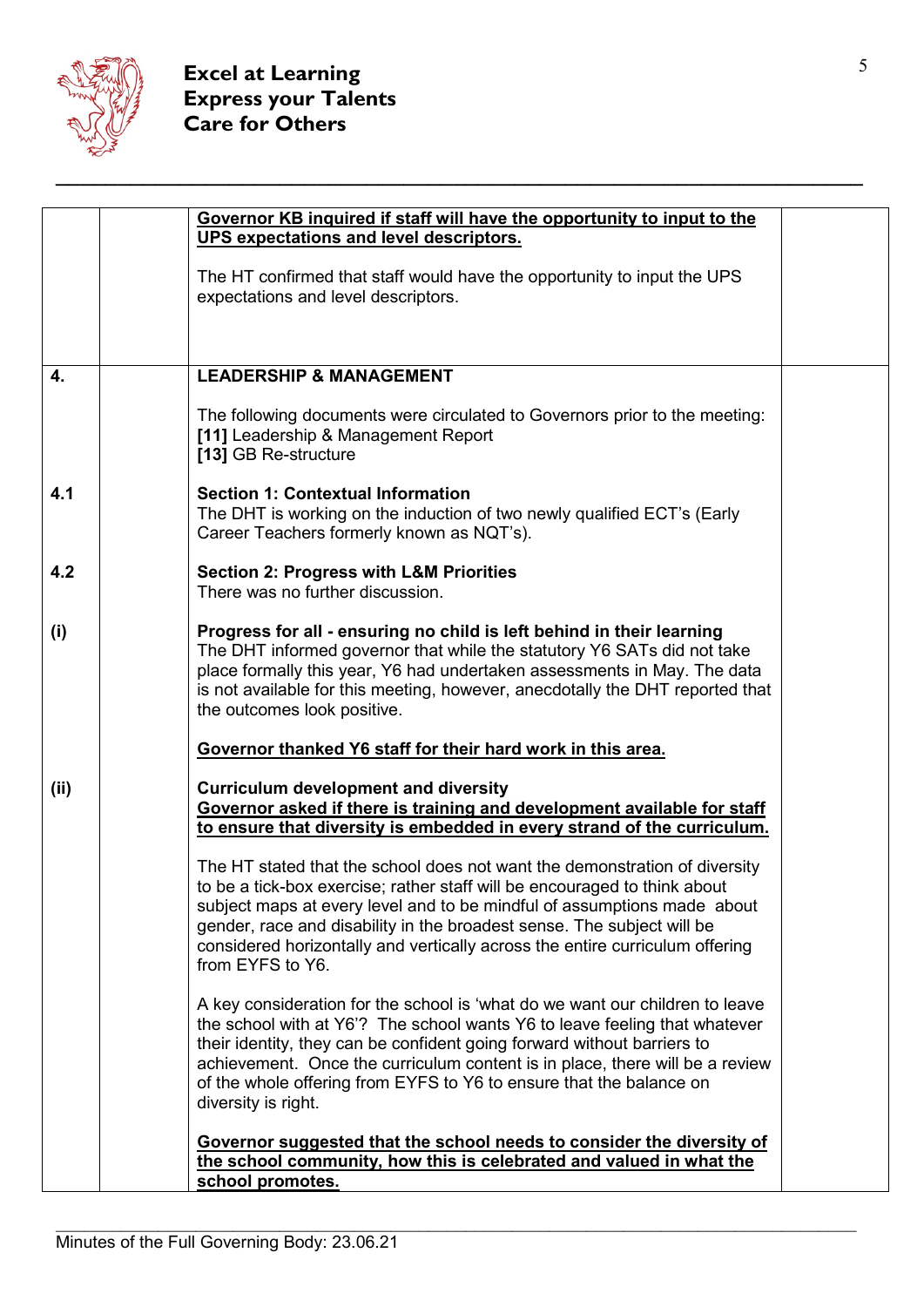

| (iii) | On-line learning: linking home & school<br>The HT stated that work is required to ensure diversity is reflected across<br>the curriculum and more development work is required on curriculum impact<br>in the Autumn term.                                                                                                                                                                                                                                                                                                                                                |  |
|-------|---------------------------------------------------------------------------------------------------------------------------------------------------------------------------------------------------------------------------------------------------------------------------------------------------------------------------------------------------------------------------------------------------------------------------------------------------------------------------------------------------------------------------------------------------------------------------|--|
|       | On line learning has transformed over the last year. The educational<br>software tool, Seesaw, is being implemented across the school and this will<br>also replace the use of Tapestry in EYFS. The school is committed to<br>ensuring that on-line learning is developed and enhanced as an integral part<br>of teaching practice.                                                                                                                                                                                                                                      |  |
|       | Governor noted the work that has been put in to the curriculum<br>subject progression maps and asked that the same level of detail<br>would be put into the development of skills across the curriculum.                                                                                                                                                                                                                                                                                                                                                                  |  |
|       | The HT stated that the OFSTED framework is knowledge heavy but the<br>school will look to balance the progression maps with skills.                                                                                                                                                                                                                                                                                                                                                                                                                                       |  |
| 4.5   | Section 4 - Summary evaluation update with reference to OfSTED<br>criteria                                                                                                                                                                                                                                                                                                                                                                                                                                                                                                |  |
|       | Governor noted that the number of safeguarding cases had risen in Y6<br>. How is the school managing this?                                                                                                                                                                                                                                                                                                                                                                                                                                                                |  |
|       | The HT stated that the shared responsibility across the safeguarding team<br>(4 members of staff) is working well and the school has not budgeted for<br>additional staff in this role. The HT added that there is a new DfE initiative<br>on pupil mental health; the initial roll out will be to one third of all schools<br>and then to all schools thereafter. There will be some funded CPD for this<br>initiative, however the school will need to decide if the number of ELSA's<br>should be increased and whether there is flexibility in the budget to do this. |  |
|       | <b>Catch-Up Programme</b>                                                                                                                                                                                                                                                                                                                                                                                                                                                                                                                                                 |  |
| 4.6   | Tom Bruce (Y4 Teacher & Head of Out of Hours Provision) joined the<br>meeting at 7.30pm to provide Governors with an overview of the catch-up<br>programme. TB informed Governors that the school has received an initial<br>catch-up fund of £80 per child, this is £45,000 in total for Chase Bridge. It is<br>anticipated that there may be more funding to come but it is not guaranteed<br>at this stage. The catch-up funding can be used in a variety of ways:                                                                                                     |  |
|       | <b>Teaching</b> – particularly the development of home learning with the<br>implementation of Seesaw across the school and the development of the<br>PHSE curriculum.                                                                                                                                                                                                                                                                                                                                                                                                     |  |
|       | <b>Targeted</b> support – interventions for individual pupils                                                                                                                                                                                                                                                                                                                                                                                                                                                                                                             |  |
|       | Wider support – particularly clubs, ELSA support, equipment for those with<br>additional needs.                                                                                                                                                                                                                                                                                                                                                                                                                                                                           |  |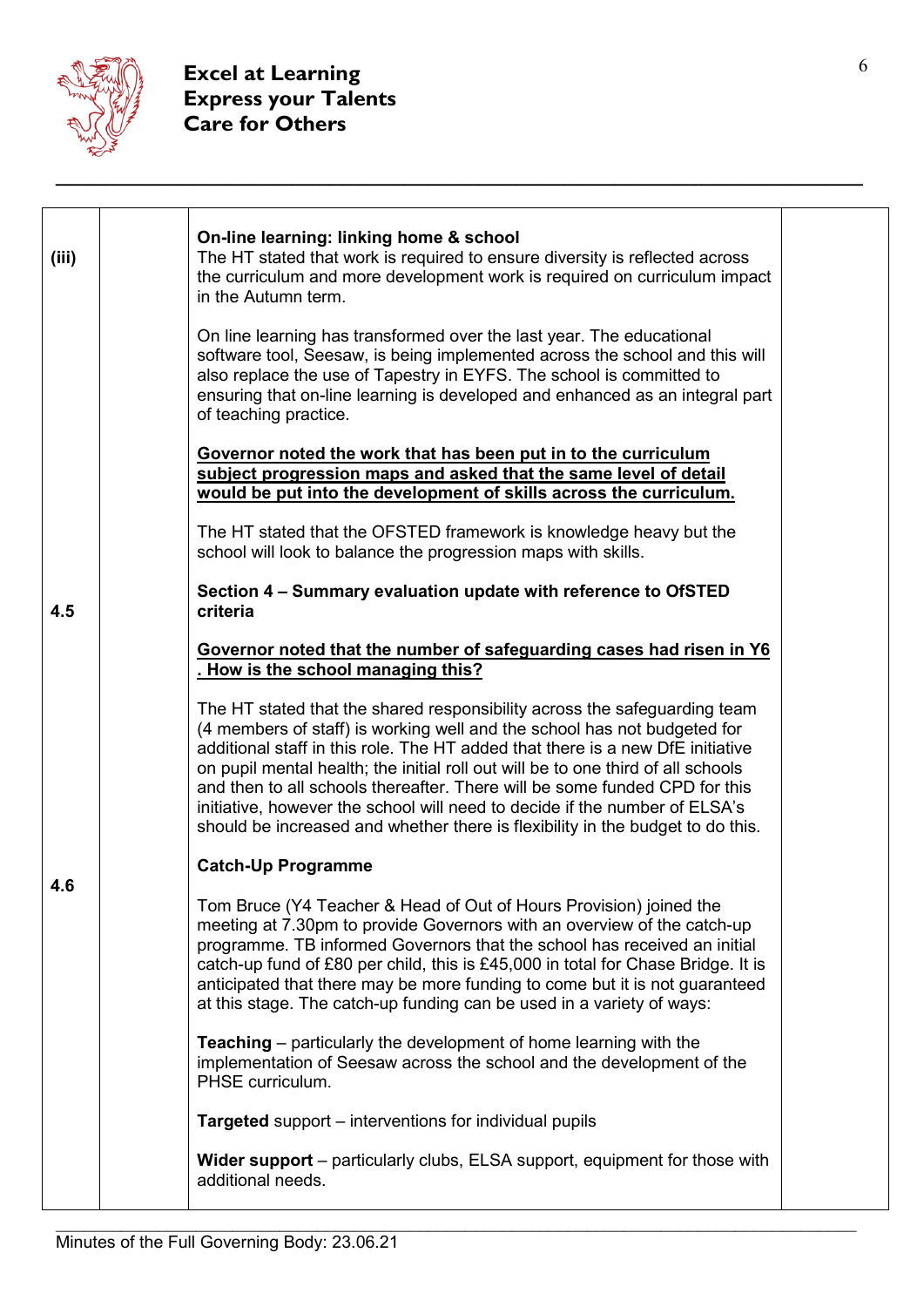

|     | <b>Tutoring</b> – the school has implemented DfE subsidised tutoring packages<br>'FFT Lightening Squad' and 'Third Space Learning'. FFT Lightening Squad<br>focuses on reading catch-up in years 1-4 where children (in groups of 4)<br>receive 30 minutes of tutoring for 6 weeks. Third Space Learning focuses on<br>maths tuition.<br>To date, catch-up monitoring shows significant progress in reading and<br>maths for pupils. Further monitoring is necessary and staff, parents and<br>pupils will be surveyed for views on the effectiveness and value for money<br>of the programme. The tutoring package is subsidised for this year.<br>The subsidised tutoring programmes are available for another four months,<br>into the Autumn term at which point the school will need to decide if it<br>wishes to continue.<br>Governor asked how the tutoring programme will be communicated to<br>parents.<br>TB stated that, teachers identified those children directly for inclusion in the<br>tutoring programme and parents were written to and asked for consent.<br>Where parents declined the offer, it was then offered to other pupils<br>identified for catch-up to meet age-related expectations.<br>Governor asked how will the tutoring impact pupil receiving PPG?<br>TB stated that this will become clearer at the end of the monitoring exercise,<br>but is sometimes difficult to untangle where the greatest impact is for PPG<br>children. Parents have the option to remove their children's data from the |
|-----|-----------------------------------------------------------------------------------------------------------------------------------------------------------------------------------------------------------------------------------------------------------------------------------------------------------------------------------------------------------------------------------------------------------------------------------------------------------------------------------------------------------------------------------------------------------------------------------------------------------------------------------------------------------------------------------------------------------------------------------------------------------------------------------------------------------------------------------------------------------------------------------------------------------------------------------------------------------------------------------------------------------------------------------------------------------------------------------------------------------------------------------------------------------------------------------------------------------------------------------------------------------------------------------------------------------------------------------------------------------------------------------------------------------------------------------------------------------------------------------------------------------------------------------------|
|     | monitoring but there will be school and national data available for analysis.<br><b>Clubs</b>                                                                                                                                                                                                                                                                                                                                                                                                                                                                                                                                                                                                                                                                                                                                                                                                                                                                                                                                                                                                                                                                                                                                                                                                                                                                                                                                                                                                                                           |
| 4.7 | TB informed Governors that the Lions Club is almost back to pre-Covid<br>numbers and it will be welcoming Reception children, for the first time, from<br>September; this will be a boost to school income.                                                                                                                                                                                                                                                                                                                                                                                                                                                                                                                                                                                                                                                                                                                                                                                                                                                                                                                                                                                                                                                                                                                                                                                                                                                                                                                             |
|     | Prior to the pandemic, there were 25-30 clubs operating in school and this<br>will be built back up from Autumn term and is dependent on Government<br>guidance.                                                                                                                                                                                                                                                                                                                                                                                                                                                                                                                                                                                                                                                                                                                                                                                                                                                                                                                                                                                                                                                                                                                                                                                                                                                                                                                                                                        |
|     | <b>Structure of the Governing Body</b>                                                                                                                                                                                                                                                                                                                                                                                                                                                                                                                                                                                                                                                                                                                                                                                                                                                                                                                                                                                                                                                                                                                                                                                                                                                                                                                                                                                                                                                                                                  |
| 4.8 | The HT introduced a proposal to re-structure the Governing Body, moving<br>away from the current flat structure to a committee based structure focused<br>on the strategic responsibilities of governance and the priorities of the<br>OfSTED inspection framework.                                                                                                                                                                                                                                                                                                                                                                                                                                                                                                                                                                                                                                                                                                                                                                                                                                                                                                                                                                                                                                                                                                                                                                                                                                                                     |
|     | The Clerk to Governors suggested a new structure (benchmarked with three<br>other local primary schools) that focuses on the core responsibilities of<br>governors:                                                                                                                                                                                                                                                                                                                                                                                                                                                                                                                                                                                                                                                                                                                                                                                                                                                                                                                                                                                                                                                                                                                                                                                                                                                                                                                                                                     |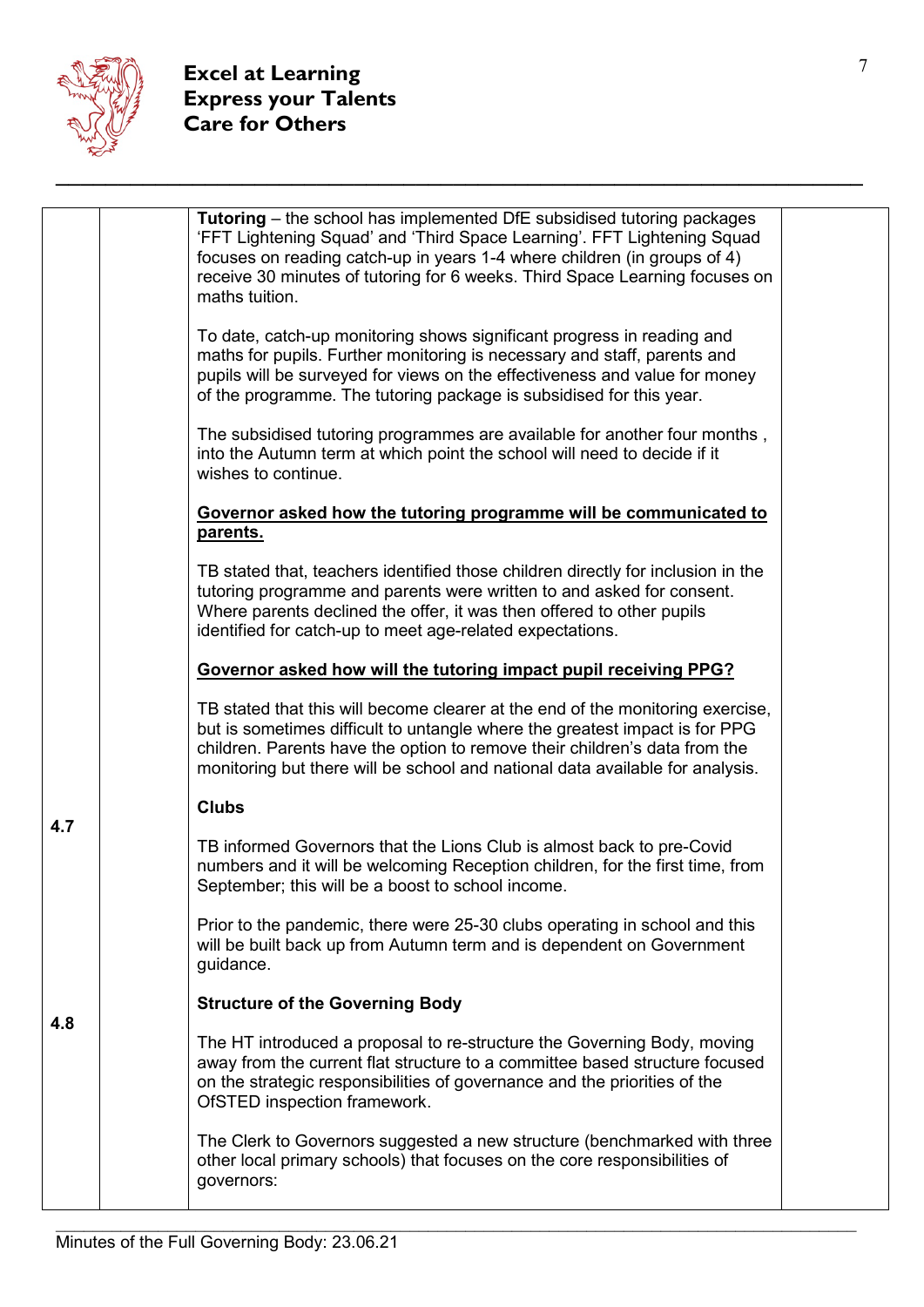

| 1. Vision and strategic direction<br>To set and champion a vision and strategy that is focused on pupil<br>outcomes,<br>2. Hold leaders to account for educational performance<br>Drive up educational standards of the school and its pupils<br>3. Hold leaders to account for financial performance<br>Ensure financial resources are spent well<br>4. Statutory Compliance<br>Compliance with statutory and contractual requirements, appoint link<br>Governors eg safeguarding, health & safety, whistleblowing, SEN,<br>GDPR. |  |
|------------------------------------------------------------------------------------------------------------------------------------------------------------------------------------------------------------------------------------------------------------------------------------------------------------------------------------------------------------------------------------------------------------------------------------------------------------------------------------------------------------------------------------|--|
| The proposed committee structure would focus on the core responsibilities<br>of Governors and be aligned to the key OfSTED inspection framework<br>judgement areas:<br>Leadership and management (FGB X3)<br>$\bullet$<br>Resources (Finance, Personal & Premises X6)<br>$\bullet$<br>• Quality of Education (QE X3)<br>Behaviour, Attitudes & Personal Development (BAPD X3)<br>In addition, HT Performance Management committee and Pay committee                                                                                |  |
| would meet once per year.                                                                                                                                                                                                                                                                                                                                                                                                                                                                                                          |  |
| The Clerk pointed out that, with Governor agreement, the next steps would<br>be to:<br>• Appoint Committee Chairs<br>Agree clear and concise terms of reference<br>Agree timetable of meeting dates<br>Link governor arrangements with middle and senior leaders<br>CPD programmes personalised and arranged for all governors<br>$\bullet$                                                                                                                                                                                        |  |
| The Chair of Governors emphasised that the aim of the restructuring<br>proposal was to provide transparency, clarity, robust monitoring and                                                                                                                                                                                                                                                                                                                                                                                        |  |
| challenge to strengthen governance at the school.                                                                                                                                                                                                                                                                                                                                                                                                                                                                                  |  |
| Governor was uncomfortable with the suggestion that the current<br>governance structure at the school is not fit for purpose or had not<br>been efficient or effective.                                                                                                                                                                                                                                                                                                                                                            |  |
| Governor expressed similar concerns but agreed that there was a<br>need for change.                                                                                                                                                                                                                                                                                                                                                                                                                                                |  |
| The Chair of Governors gave reassurance that this was not the case,<br>but that in order to spread the workload, ensure focus on key areas<br>and engage the talents and contributions of all Governors, a<br>committee structure was being proposed.                                                                                                                                                                                                                                                                              |  |
| After some debate, the Chair of Governor agreed that the proposal needed<br>further discussion than time allowed for in this meeting.                                                                                                                                                                                                                                                                                                                                                                                              |  |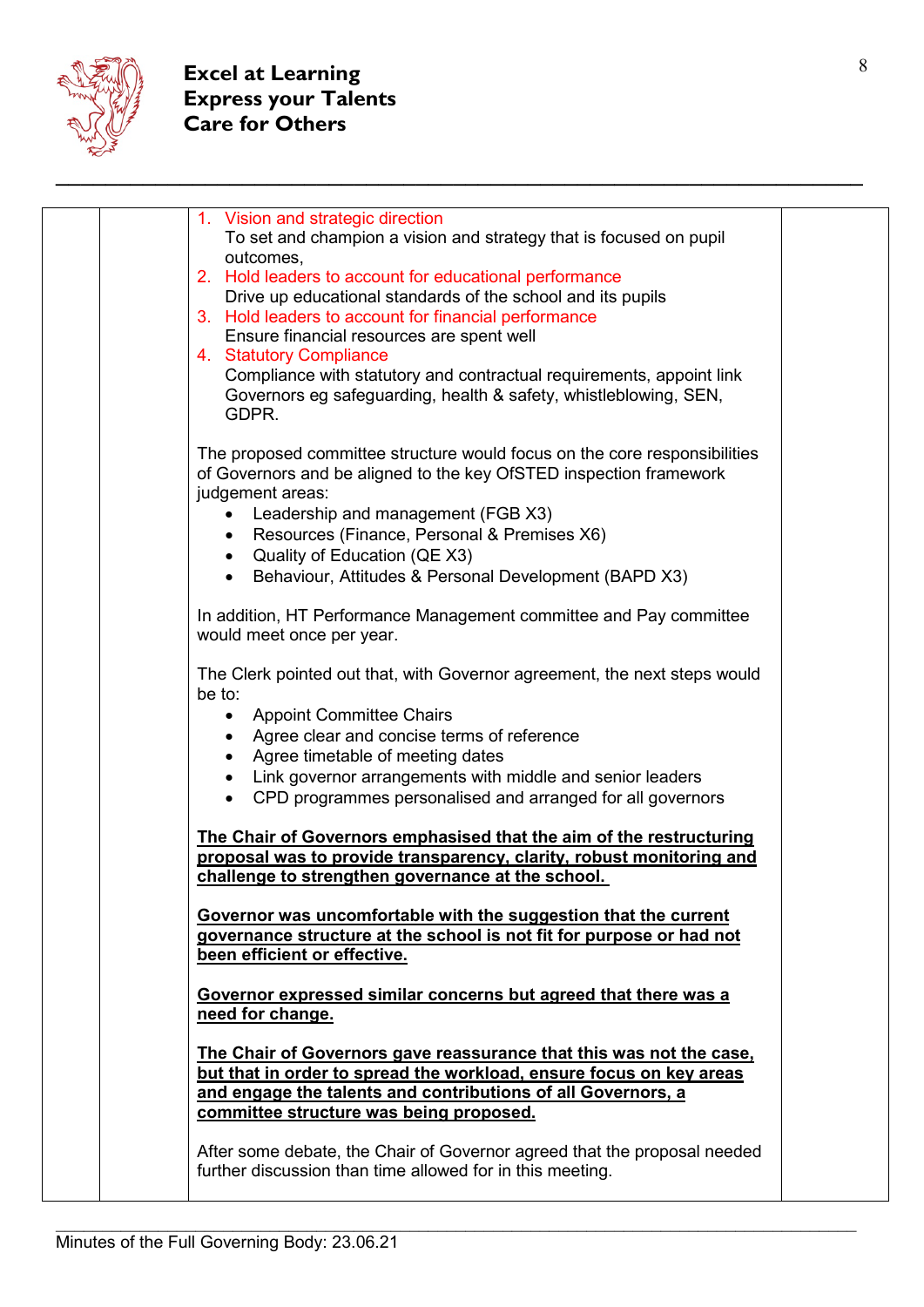

| $\overline{5}$ . | <b>RECRUITMENT OF HEADTEACHER</b>                                                                                                                                                                                                                                          |    |
|------------------|----------------------------------------------------------------------------------------------------------------------------------------------------------------------------------------------------------------------------------------------------------------------------|----|
|                  | The Chair updated Governors on the status of the HT recruitment process.<br>A working group of governors has been formed to devise a process and<br>timeline for recruitment. It is expected that interviews will take place on 15 <sup>th</sup> -<br>$16th$ July.         |    |
|                  | Governors were asked to approve the delegation of the HT recruitment<br>process to the working group. This was unanimously agreed.                                                                                                                                         |    |
|                  | Governors were asked to make themselves available for an<br>Extraordinary FGB on Friday 16 <sup>th</sup> July at 7pm to review and ratify the<br>recommendation of the recruitment panel to make a conditional offer<br>(should a candidate be selected). This was agreed. |    |
|                  | If and when a conditional offer is accepted, HR will be engaged to manage<br>the contractual requirements. To date the advert had attracted five enquiries<br>and the advertisement is live for another 10 days.                                                           |    |
|                  | Governor clarified if ratifying a recommendation effectively means<br>validating the decision made by the recruitment panel.                                                                                                                                               |    |
|                  | The Chair of Governors confirmed that this is the case. Governors will<br>be able to view the scoring and commentary on the shortlisted<br>candidates taken through to the second day.                                                                                     |    |
|                  | Governor commended the Chair of Governors for the thorough and<br>focused approach being taken on HT recruitment.                                                                                                                                                          |    |
|                  | Governor thanked the Chair of Governors for the timely and effective<br>communication to staff on the HT recruitment process.                                                                                                                                              |    |
| 6.               | <b>GOVERNING BODY</b>                                                                                                                                                                                                                                                      |    |
|                  | The following documents were circulated to Governors prior to the meeting:<br>[22] Report of the Clerk<br>[23] Governing Body year planner<br>[24] FGB Minutes 12.05/21                                                                                                    |    |
|                  | [25] FGB Minutes CONFIDENTIAL 12.05.21                                                                                                                                                                                                                                     |    |
|                  | The minutes and the confidential minutes of the previous meeting were<br>agreed as an accurate record of the meeting and signed by the Chair.                                                                                                                              |    |
|                  | The Chair will confirm the date and agenda for Governor's Day before the<br>end of term, noting that the priority at this stage was to recruit a new HT.                                                                                                                   |    |
|                  | Appointments of the Chair, Vice Chair and Committee Chairs will be<br>postponed until September.                                                                                                                                                                           |    |
|                  | <b>ACTION:</b> Announce the appointment of new Governors, KB, GM, GK, LA<br>and HB TO the school community.                                                                                                                                                                | HT |